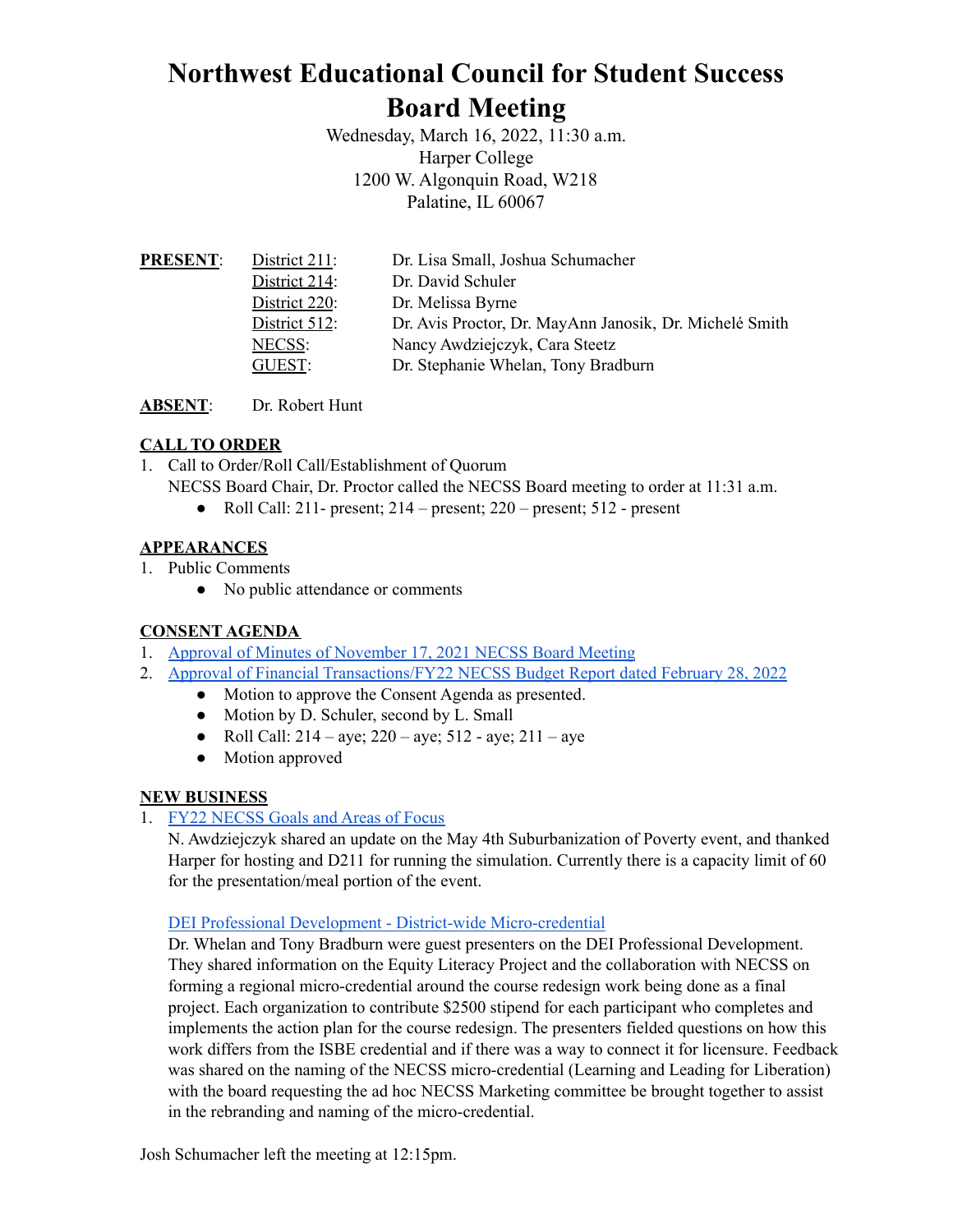Additional information was shared on the upcoming IT Summit, scheduled for March 31 at D214. Regional review of pathways was underway. Update on student transitions programs - Transitional Math and Transitional English was shared. The board requested the ad hoc NECSS Marketing committee be brought together to create a press release to share the information on the decline of remediation in math and the start of Transitional English, with the NECSS partnership being the only region to have Transitional English get approved for this year. ISBE has shared CTEI grant funding should remain level for next year, with Perkins expected a slight change (increase). The student survey conducted as part of the EFE review was well received with over 6,000 students responding. Superintendents should look to get their survey sometime next week.

2. [Financial](https://docs.google.com/document/d/11oPbXT-HLgCFuwKyO2R9jC_ZIOEvsxpJmLfQ1aCGztM/edit?usp=sharing) Update

#### 3. Harper [Promise](https://drive.google.com/file/d/1SoaBN7-KOhCRhd2sxiOzPENDN-BjaHMq/view?usp=sharing) Update

The Harper Promise has had consistent enrollment over the last four years. The Class of 2025 is the first group where Dual Credit earned counts as part of the 60 hours of the scholarship. Dr. Schuler asked for clarification, to confirm it's only the Dual Credit coursework and not AP coursework, being counted against the 60 hours. Dr. Smith will confirm the specifics.

## 4. [Possible](https://docs.google.com/document/d/1dad2_ZIwsxb1JHJCNoB52xBAV3ngrS7xS-wSrDngQss/edit?usp=sharing) Future Agenda Items

Dr. Smith shared information on the ABA grant. Harper would like to apply under category 3: Category 3: Ensuring Equitable RAP Pathways Through Pre-apprenticeship Leading to RAP Enrollment and Equity Partnerships. The category aims to increase diversity and equity in apprenticeships for underrepresented populations and underserved communities. Harper will be responsible to get expected outcomes and outputs. Harper to get more information to the high schools (Dr. Small, Dr. Schuler and Dr. Byrne).

#### 5. June NECSS Board Meeting

The meeting will be held in person at D214, and will include a presentation of findings by the Equity for All taskforce.

## **CLOSED SESSION**

Motion made that the NECSS Board enter Closed Session to discuss the appointment, employment, compensation, discipline, performance, or dismissal of specific employees of the region, 51LCS 120/2(c)(1), as amended by P.A. 93-0057.

- Motion made by M. Byrne, second by L. Small
- Motion approved on a voice vote.
- The NECSS Board convened into Closed Session at 12:47 p.m.

Dr. Lopez left the meeting at 12:47pm.

## **RETURN TO OPEN SESSION**

Dr. Proctor asked for a Motion to reconvene the NECSS Board into Open Session.

- Motion approved by voice vote.
- The NECSS Board reconvened into Open Session at 1:14 p.m.

Motion to award a raise to the NECSS Executive Director and the NECSS Assistant Director for the 2022-2023 school year.

- Motion by L. Small, second by M. Byrne
- Roll Call:  $211 ave$ ;  $214 ave$ ;  $220 ave$ ;  $512 ave$
- Motion approved

Motion to award a new contract, extended one year through June 30, 2025, to the NECSS Executive Director and the NECSS Assistant Director.